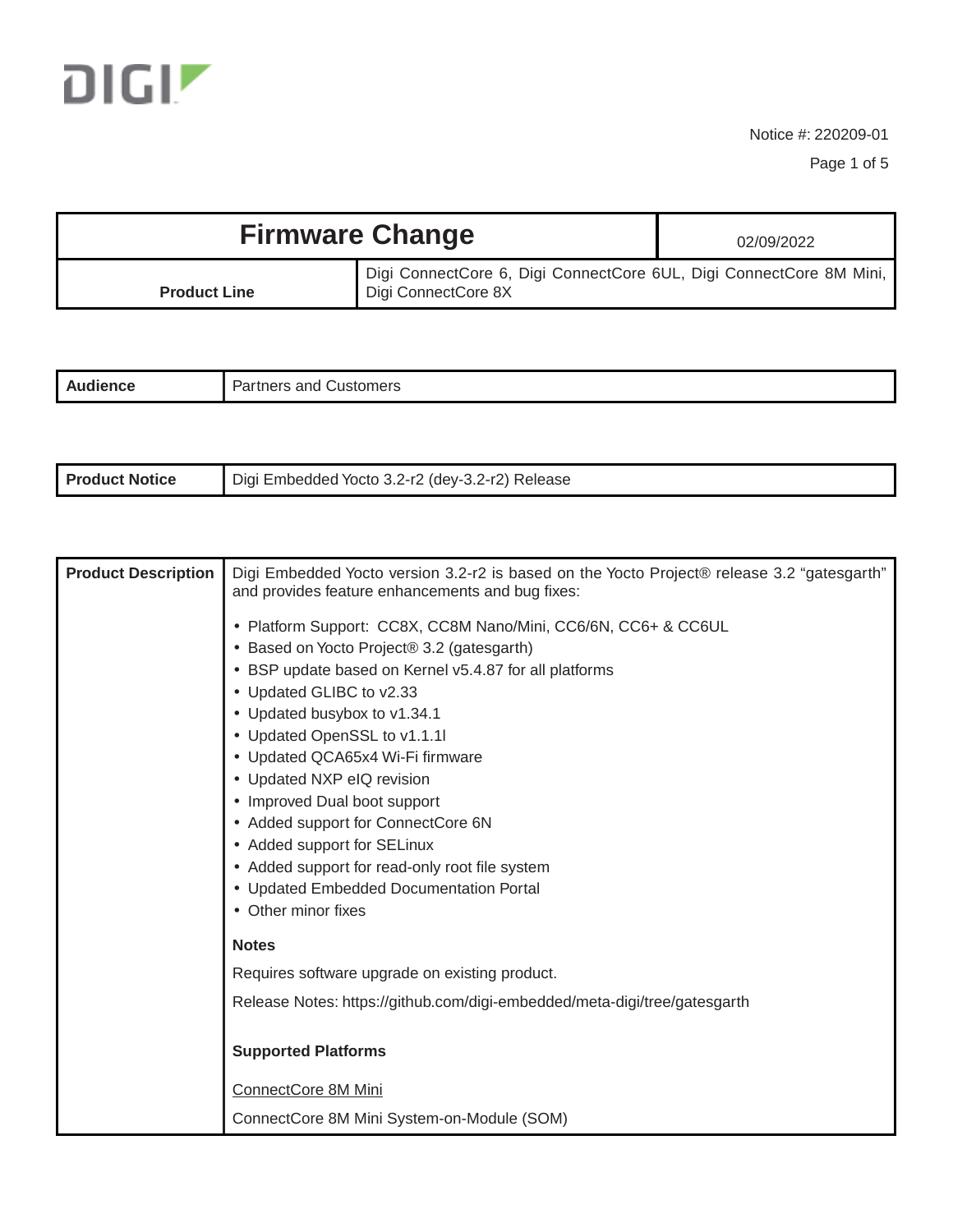

Page 2 of 5

| • CC-MX-ET8D-ZN<br>• CC-WMX-ET8D-NN                                                                                                  |
|--------------------------------------------------------------------------------------------------------------------------------------|
| ConnectCore 8M Mini Development Kit                                                                                                  |
| • CC-WMX8MM-KIT                                                                                                                      |
| ConnectCore 8M Nano                                                                                                                  |
| ConnectCore 8M Nano System-on-Module (SOM)                                                                                           |
| • CC-WMX-FS7D-NN<br>• CC-WMX-FR6D-NN<br>• CC-MX-FS7D-ZN<br>• CC-MX-FR6D-ZN                                                           |
| ConnectCore 8M Nano Development Kit                                                                                                  |
| • CC-WMX8MN-KIT                                                                                                                      |
| ConnectCore 8X                                                                                                                       |
| ConnectCore 8X System-on-Module (SOM)                                                                                                |
| • CC-WMX-JM8E-NN<br>• CC-MX-JM8D-ZN<br>• CC-MX-JM7D-ZN<br>• CC-WMX-JM7D-NN<br>• CC-MX-JQ6D-ZN<br>• CC-MX-JQ7D-ZN<br>• CC-WMX-JQ7D-ZN |
| ConnectCore 8X SBC Pro                                                                                                               |
| • CC-SBP-WMX-JM8E<br>• CC-WMX8-KIT                                                                                                   |
| ConnectCore 6UL                                                                                                                      |
| ConnectCore 6UL System-on-Module (SOM)                                                                                               |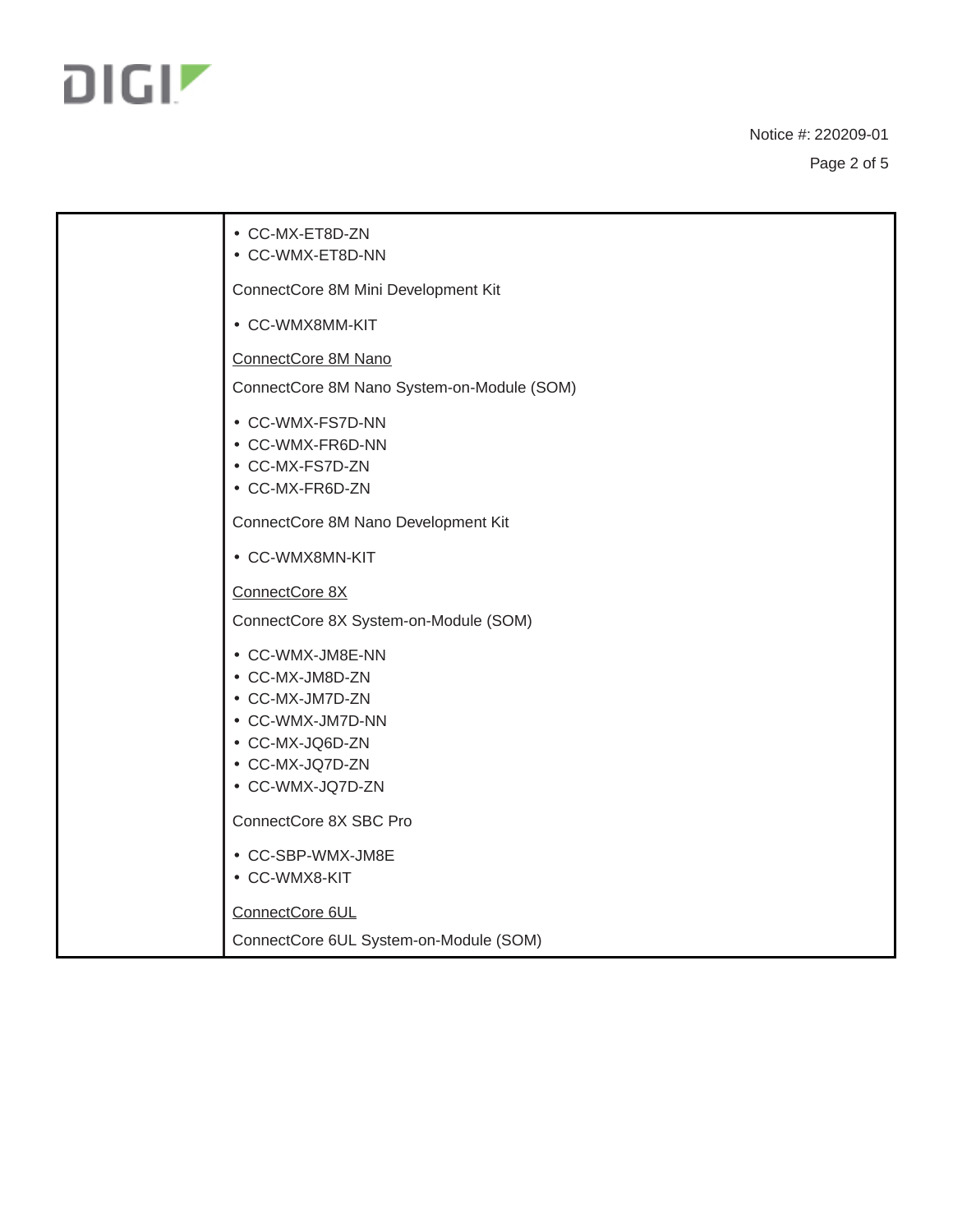

Page 3 of 5

| • CC-WMX-JN58-NE<br>• CC-MX-JN58-Z1<br>• CC-WMX-JN59-NN<br>• CC-WMX-JN7A-NE<br>• CC-WMX-JN7A-CBX<br>• CC-WMX-JN68-NN<br>• CC-WMX-JN69-NN<br>• CC-MX-JN69-ZN |
|-------------------------------------------------------------------------------------------------------------------------------------------------------------|
| ConnectCore 6UL SBC Express                                                                                                                                 |
| • CC-WMX6UL-START<br>• CC-SBE-WMX-JN58                                                                                                                      |
| ConnectCore 6UL SBC Pro                                                                                                                                     |
| • CC-WMX6UL-KIT<br>• CC-SBP-WMX-JN58                                                                                                                        |
| ConnectCore 6 Plus                                                                                                                                          |
| ConnectCore 6 Plus System-on-Module (SOM)                                                                                                                   |
| • CC-WMX-KK8D-TN                                                                                                                                            |
| ConnectCore 6 Plus professional development kit                                                                                                             |
| • CC-WMX6P-KIT                                                                                                                                              |
| ConnectCore 6 / 6N                                                                                                                                          |
| ConnectCore 6 / 6N System-on-Module (SOM)                                                                                                                   |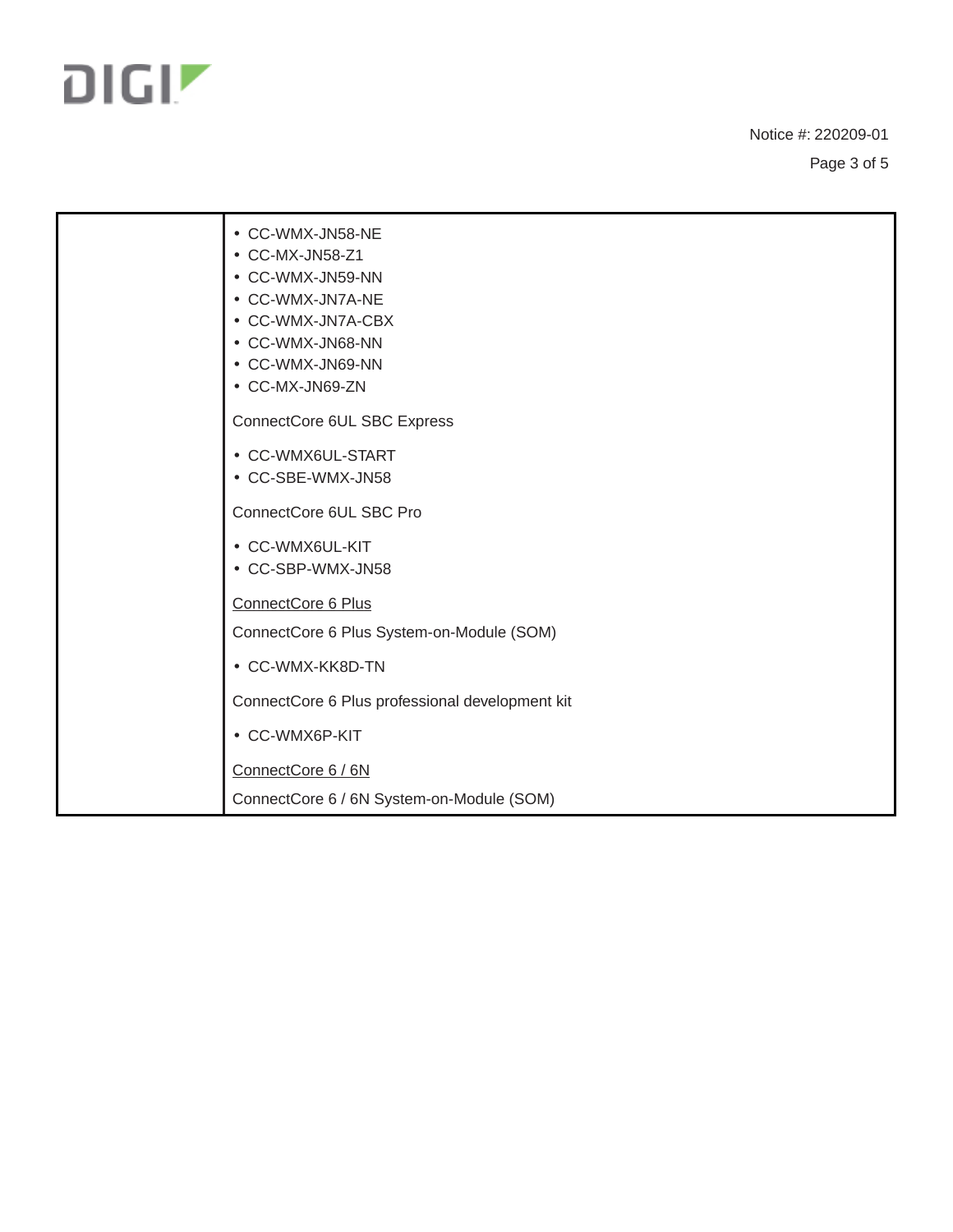

Page 4 of 5

| • CC-WMX-J97C-TN                                                           |
|----------------------------------------------------------------------------|
| • CC-WMX-L96C-TE                                                           |
| • CC-WMX-L87C-TE                                                           |
| • CC-MX-L76C-Z1                                                            |
| • CC-MX-L86C-Z1                                                            |
| • CC-MX-L96C-Z1                                                            |
| • CC-WMX-L76C-TE                                                           |
| • CC-WMX-K87C-FJA                                                          |
| • CC-WMX-K77C-TE                                                           |
| • CC-WMX-L97D-TN                                                           |
| • CC-WMX-J98C-FJA                                                          |
| • CC-WMX-J97C-N                                                            |
| • CC-WMX-L87C-N                                                            |
| • CC-WMX-K87C-NFJA                                                         |
| • CC-WMX-L97D-NRV                                                          |
| • CC-WMX-L97D-N                                                            |
| • CC-WMX-J98C-NFJA                                                         |
| • CC-WMX-J98C-N                                                            |
| • CC-WMX-L76C-N                                                            |
| • CC-WMX-K87C-N                                                            |
| ConnectCore 6 Jumpstart Development Kit (SBC with ConnectCore 6/6N module) |
| • CC-WMX6-KIT                                                              |
| • CC-WMX6N-KIT                                                             |
| • CC-SB-WMX-J97C                                                           |
| • CC-SB-WMX-L87C                                                           |
| • CC-SB-WMX-L76C                                                           |
| • CC-SB-WMX-J97C-N                                                         |
| • CC-SB-WMX-L87C-N                                                         |
|                                                                            |

| <b>Reason for Change</b> | Product Enhancement |
|--------------------------|---------------------|

| <b>Timing of Change</b> | Available in the embedded documentation portal now:               |
|-------------------------|-------------------------------------------------------------------|
|                         | www.digi.com/resources/documentation/digidocs/embedded/index.html |
|                         | Download available on Github:                                     |
|                         | https://github.com/digi-embedded/meta-digi/tree/gatesgarth        |